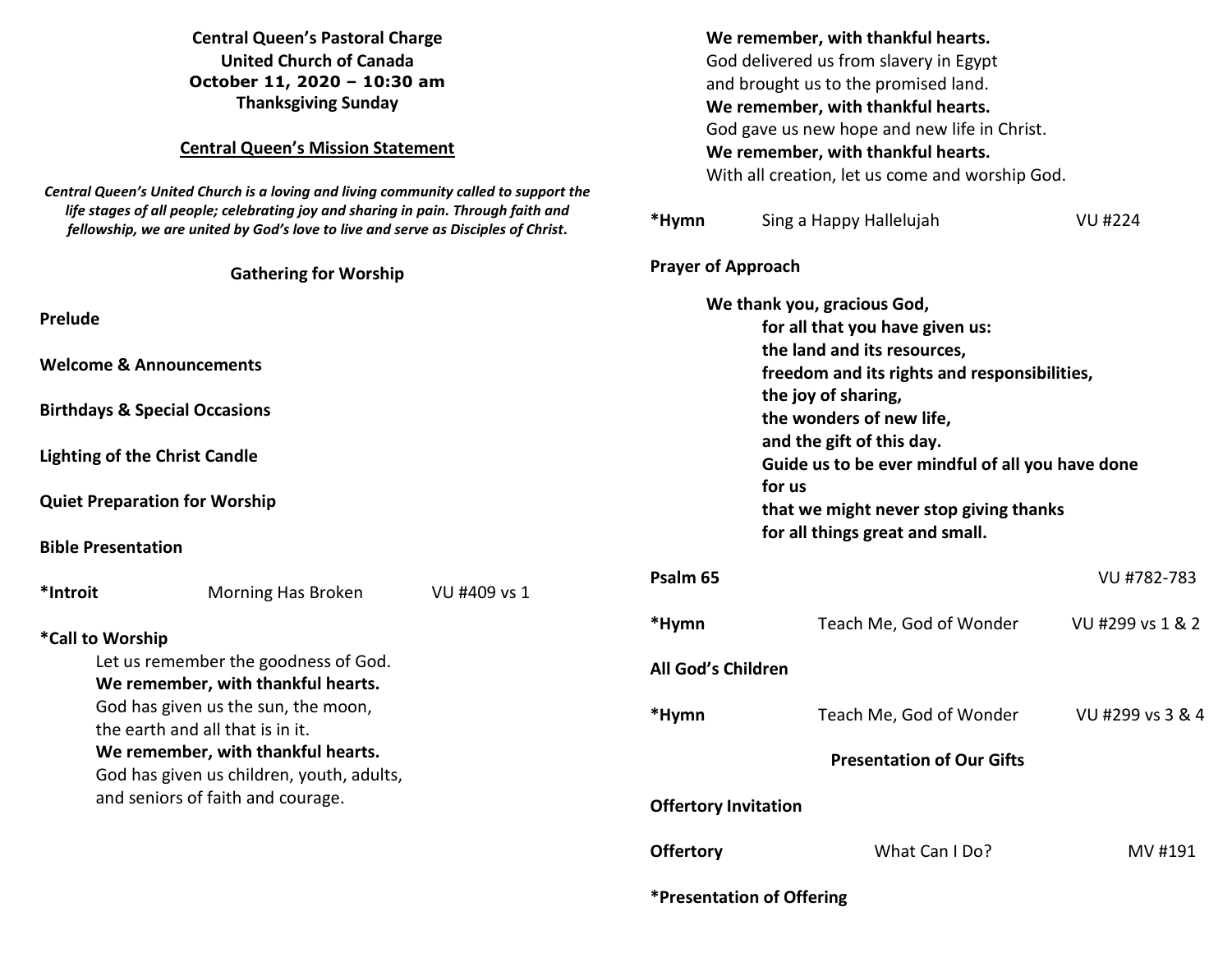## **Offertory Prayer**

**Loving God, received these tokens of our thanks that we offer here to you, and use them for the good of your people. Receive us, also, as we rededicate ourselves to discipleship in gratitude for all that you have done for us. In Christ name we pray. Amen**

**Listening for the Word** 

**Sacred Readings** 

**Deuteronomy 8:7-1** 

**Luke 17:11-19** 

**Anthem**

**Sermon**

**Pastoral Prayer**

**Responding to the Word**

\*Hymn O Beautiful **\*Blessing** Go in peace, remer  **We will remember.** Remember God's h  **We will remember.** Remember how Go  **We will remember.** 

> Remember that Go for you this day and always.

 **We will remember.** 

Go now in the peace and the love Of God. **Amen**

**Extinguishing of the Candle** 

## **Choral Benediction** We are One VU #402 vs 4

## **Postlude**

**\*** Please stand as you are able

| istening for the Word.                        |        |                                                                                                                                             |                               |  |  |
|-----------------------------------------------|--------|---------------------------------------------------------------------------------------------------------------------------------------------|-------------------------------|--|--|
|                                               |        | <b>Ministers</b>                                                                                                                            | All of us                     |  |  |
|                                               |        | <b>Clergy</b>                                                                                                                               | <b>Rev Greg Davis</b>         |  |  |
|                                               |        | <b>Office Hours</b>                                                                                                                         | Tuesday, Wednesday & Thursday |  |  |
| 18                                            |        |                                                                                                                                             | $9 am - 12 pm$                |  |  |
|                                               |        | Office Phone                                                                                                                                | 902-964-2291                  |  |  |
|                                               |        | Email                                                                                                                                       | minister@cquc.ca              |  |  |
|                                               |        | <b>Office Administrator Trudy Blanchard</b>                                                                                                 |                               |  |  |
|                                               |        | <b>Office Hours</b>                                                                                                                         | Wednesday & Thursday          |  |  |
|                                               |        |                                                                                                                                             | $9 am - 12 pm$                |  |  |
|                                               |        | Office Phone                                                                                                                                | 902-964-2221                  |  |  |
|                                               |        | <b>Office Email</b>                                                                                                                         | office@cquc.ca                |  |  |
|                                               |        | <b>Ministry of Music</b>                                                                                                                    | <b>Kirk Neville</b>           |  |  |
| esponding to the Word                         |        | Website                                                                                                                                     | https://cquc.ca/index.htm     |  |  |
| Gaia                                          | MV #41 | Warm Welcome to All – We are glad you are here as a visitor, a seeker,<br>someone looking for a new church home, or as a regular worshiper. |                               |  |  |
| mbering God's goodness.                       |        |                                                                                                                                             | Life Work of Our Church       |  |  |
|                                               |        |                                                                                                                                             |                               |  |  |
| ealing presence.                              |        | Greg's Office Hours: Tuesday, Wednesday and Thursday from 9 am - 12                                                                         |                               |  |  |
|                                               |        | pm. Friday - he will be visiting the hospital. If you wish to meet with Greg                                                                |                               |  |  |
| od is provided for every need.                |        | outside the scheduled hours, please call 902-964-2291 or email                                                                              |                               |  |  |
|                                               |        | minister@cquc.ca for an appointment.                                                                                                        |                               |  |  |
| d will be with you, to sustained you and care |        |                                                                                                                                             |                               |  |  |
| d always.                                     |        | In-Church Services: Registration will be required. To registration, please                                                                  |                               |  |  |

when entering or exiting the church.

call 902-964-2221 or email minister@cquc.ca. Masks **will be required**影静